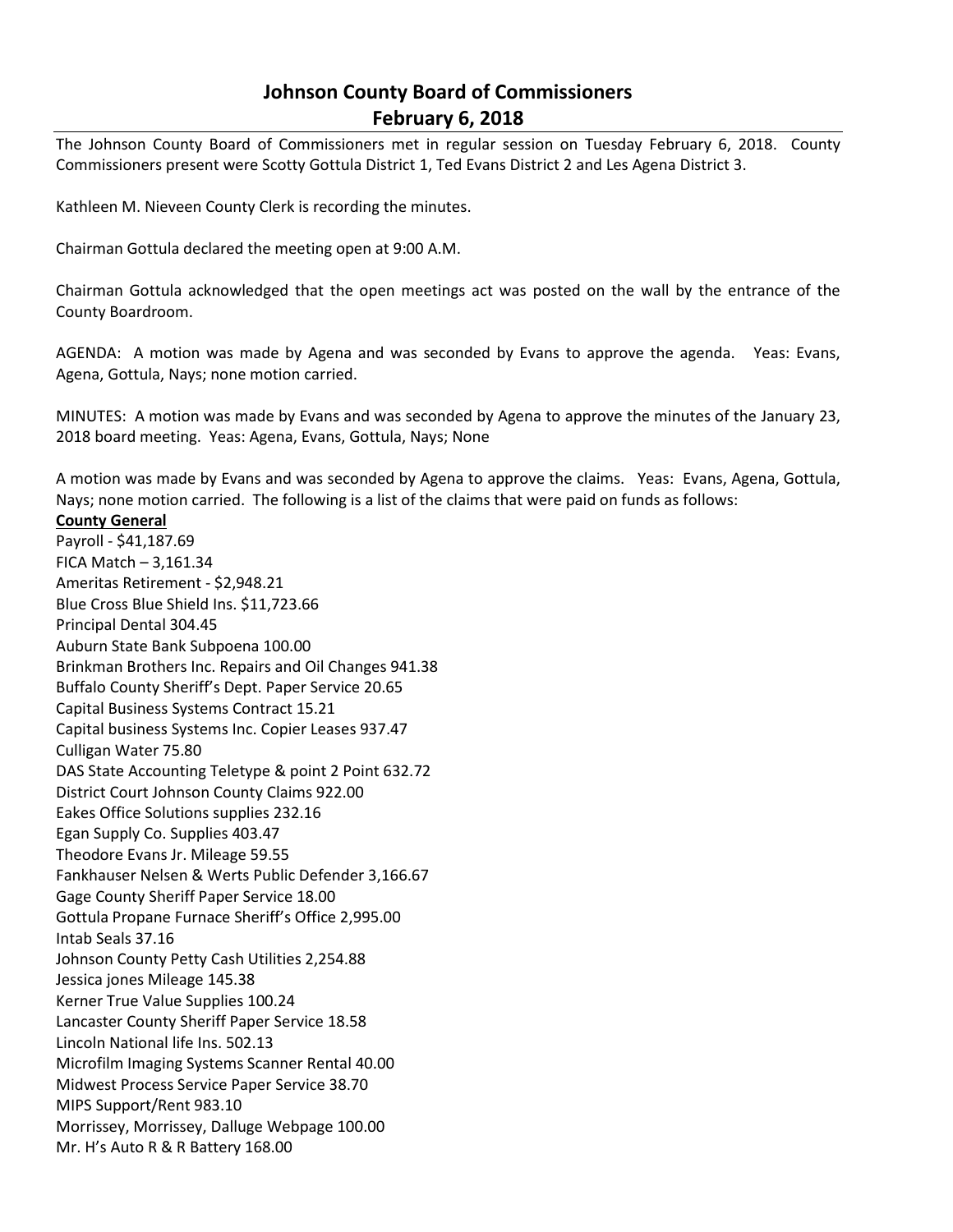O'Keefe Elevator Maintenance 296.06 Paramount Linen Rugs 91.90 Schendel Pest Control 50.00 Scotty's Grocery Inmate Meals 761.00 Richard R. Smith Utilities/ Rent/Supplies 418.35 Stehlik Law Office Attorney Fees 1,450.90 Tecumseh Central Market Supplies 17.03 Tecumseh Chieftain Publications 966.01 Tecumseh fire Protection District 1 Rent/Utilities 600.00 US Bank Decals/Supplies 181.69 US Bank Supplies 213.94 Verizon Wireless Phone 504.34 Wherry Brothers Body Bag 335.00 Windstream Maintenance 1,749.96

## **ROAD**

Payroll – \$18,480.63 FICA Match – 1,315.94 Ameritas Retirement – 1,247.49 Blue Cross Blue Shield Ins. \$6,189.94 Principal Dental Ins. 152.23 Brinkman Brothers Inc. Parts 294.52 G & G Oil Fuel 18,175.49 Johnson County Petty Cash Utilities 876.87 Kerner True Value Supplies 182.01 KWK Collision Inc. Deductible 500.00 Lincoln National Life Ins. 255.90 M&M Supply Co. tires/Rep 429.65 Martin Marietta Rock 23,686.44 Mellage Truck & Tractor Parts 316.78 Nebraska Public Power Utilities 83.08 Robison Farms Inc. Labor/Welding 768.75 Sapp Brothers Nozzle 153.70 Stutheit Implement Parts 64.04 T.O. Haas Tire Repairs 1,022.36 Topp's Small Engines Parts/Labor 47.00 Village of Sterling Utilities 12.00

## **RECORD PRESERVATION FUND**

MIPS Inc. Register of Deeds 118.64

Highway Supt. Matt Schaardt, and Kelly Kuhl were present at the meeting to discuss the possible leasing of a skid loader. Matt will do some further looking into options of leasing.

Also discussed was the possibility of hiring another full time road employee. Matt will place an ad in the paper next week for applicants.

The board reviewed the one and six year road plan.

Sheriff Scott Walton discussed with the board the possibility of having Scott Buss do pest control at the Sheriff's Office. The board wanted to have the Sheriff ask about insurance for the business.